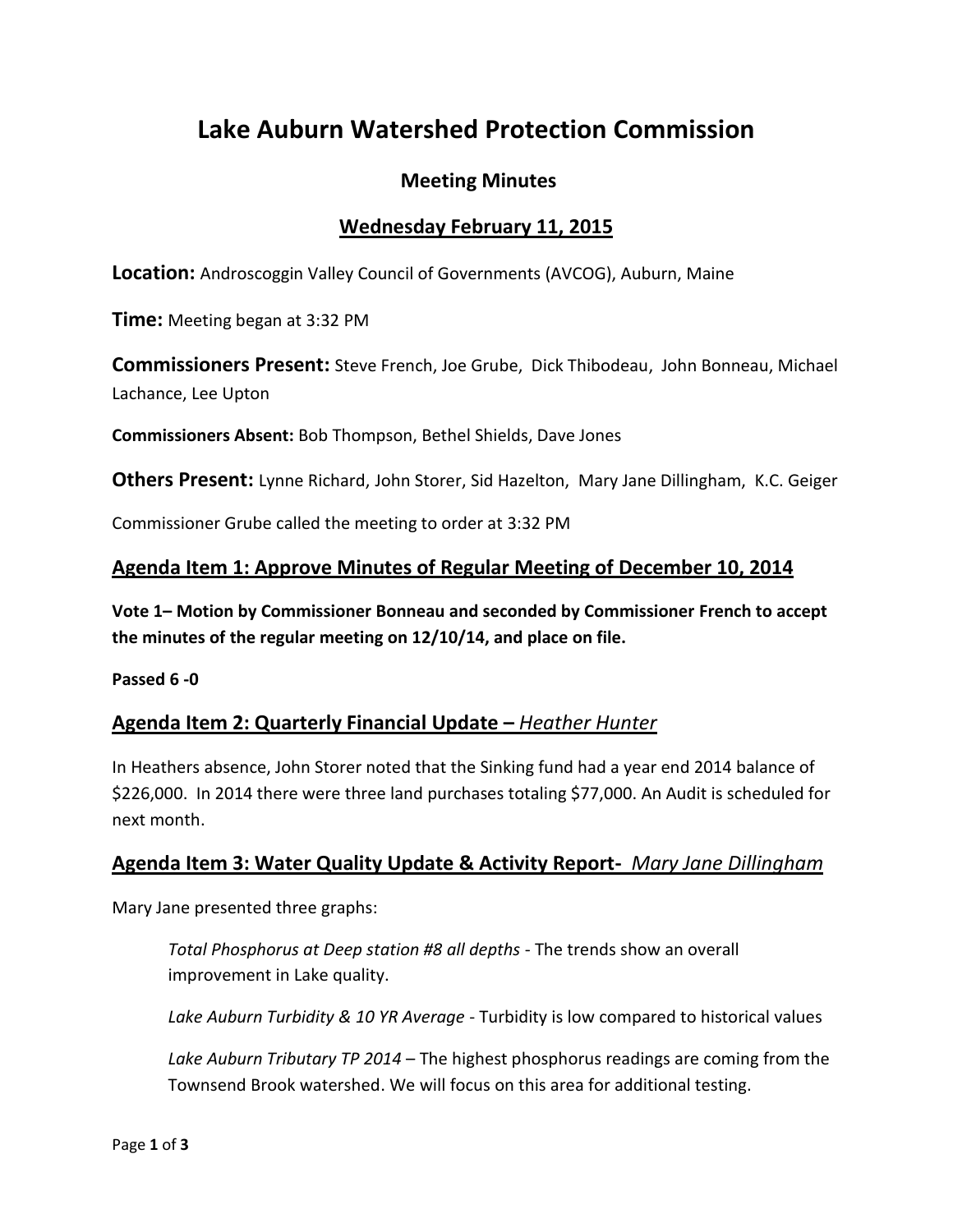There may also be a connection between the release of iron from the substrate of the Basin into the Lake. Other surrounding water bodies have an aluminum based substrate. The University of Maine will be taking samples from this area to gain more information. There may be a correlation between damming up the Basin and the release of iron.

Milfoil Management

MJ will be attending a work session at the State House regarding LD70, which is an act to assist towns in eradicating milfoil and invasive plants.

## **Agenda Item 4: LAWPC Lands Advisory Group –** *Lynne Richard*

One meeting was held, and another is scheduled for February 13. Several local groups will be in attendance. Trail inventory will be the subject of discussion.

With the help of LACC, 125 responses to the trail use survey were received. Lynne hopes to get a broader response to the survey in the future. Wildlife and habitat protection was ranked the highest priority.

We are hoping to host two public meetings in March that will address watershed management. These meetings will be hosted by our National Parks Advisor.

## **Agenda Item 5: Education & Outreach Update –** *Lynne Richard*

In January Deb Charest was brought on board as a part time educator in classrooms.

As series of eight lessons are being taught at Turner Elementary, Hebron Station School, Auburn Middle School, Lewiston Middle School. Trout tanks are being delivered, followed by eggs. Release of the fry into local streams will take place in May.

A&L laboratories is donating \$1,700 in testing supplies for water quality to the Auburn Middle School.

Trustees were presented with a draft of the next newsletter.

The CCR reports for Lewiston and Auburn are going to print tomorrow.

Lynne presented a new LAWPC logo for consideration.

#### **Agenda Item 6: Open Session – Public Comments**

John Storer addressed the recent letter from Auburn Mayor Labonte requesting a presentation from LAWPC to the Auburn City Council.

Page **2** of **3**